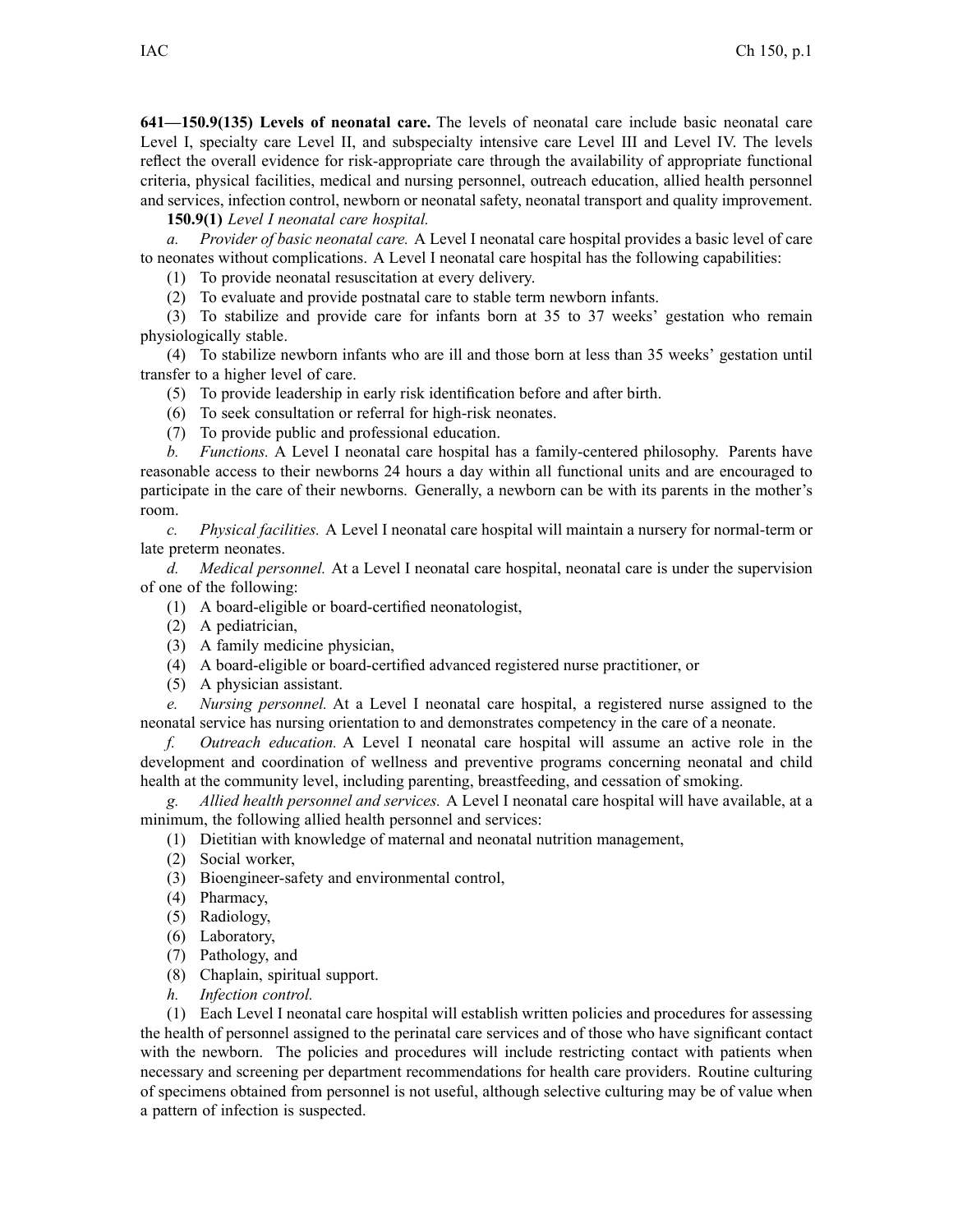(2) No special or separate isolation facility is required for neonates born at home or in transit to the hospital. Detailed descriptions of the isolation categories and requirements will be available in each hospital's infection control manual.

*i. Newborn safety.* At <sup>a</sup> Level I neonatal care hospital, the protection of newborns is the responsibility of all personnel in the neonatal care hospital. Newborns will always be within the sight and supervision of hospital staff, the mother, or other family members or friends designated by the mother. Each neonatal care hospital has <sup>a</sup> policy established that addresses strategies to promote newborn safety.

## **150.9(2)** *Level II neonatal care hospital.*

*a. Provider of specialty care.* In addition to meeting the requirements for care and services as <sup>a</sup> Level I neonatal care hospital, <sup>a</sup> Level II neonatal care hospital will:

(1) Provide managemen<sup>t</sup> of certain high-risk neonates with selected complications.

(2) Have <sup>a</sup> board-certified or board-eligible neonatologist(s) or <sup>a</sup> board-certified or board-eligible pediatrician(s) on staff, one of whom directs the special care nursery.

*b. Functions.* In addition to performing the functions of <sup>a</sup> Level I neonatal care hospital, <sup>a</sup> Level II neonatal care hospital will have the capability to:

(1) At <sup>a</sup> minimum, manage neonates of greater than or equal to 32 weeks' gestation and weighing greater than or equal to 1,500 grams who have physiological immaturity or who are moderately ill with problems that are expected to resolve rapidly and are not anticipated to need subspecialty services on an urgen<sup>t</sup> basis and, for neonates of 32 weeks' gestation and weighing less than 1,500 grams, recommend consultation with <sup>a</sup> higher-level facility by prearranged consultative agreement.

(2) Provide mechanical ventilation for <sup>a</sup> brief duration (less than 24 hours).

(3) Provide continuous positive airway pressure as needed (less than 24 hours).

(4) Stabilize infants born before 32 weeks and weighing less than 1,500 grams until transfer to <sup>a</sup> Level III or Level IV neonatal care hospital.

(5) Provide care for infants convalescing after intensive care.

*c. Physical facilities.* In addition to having the physical facilities of <sup>a</sup> Level I neonatal care hospital, <sup>a</sup> Level II neonatal care hospital will have:

(1) A special care nursery (a special area designated for the care of sick neonates),

(2) A mechanical ventilator,

(3) A portable X-ray machine,

(4) A laboratory with <sup>a</sup> blood gas analyzer,

(5) Physiologic monitoring equipment, and

(6) A pharmacy.

*d. Medical personnel.* In addition to having the medical personnel of <sup>a</sup> Level I neonatal care hospital, <sup>a</sup> Level II neonatal care hospital will:

(1) Be under the co-direction/supervision of <sup>a</sup> board-eligible or board-certified neonatologist or pediatrician.

(2) Have <sup>a</sup> neonatologist or pediatrician on staff. Other provider types that may be utilized include <sup>a</sup> pediatric hospitalist, <sup>a</sup> neonatal nurse practitioner or pediatric nurse practitioner or <sup>a</sup> physician assistant with appropriate training.

(3) Have allied medical specialists in various disciplines on staff, including specialists in internal medicine, radiology, and pathology.

*e. Nursing personnel.* In addition to having the nursing personnel of <sup>a</sup> Level I neonatal care hospital, <sup>a</sup> Level II neonatal care hospital has nursing orientation to and demonstrates competency in the care of sick neonates.

*f. Outreach education.* A Level II neonatal care hospital has the same responsibility for outreach education as that of <sup>a</sup> Level I neonatal care hospital.

*g. Allied health personnel and services.* In addition to having the allied health personnel and services of <sup>a</sup> Level I neonatal care hospital, <sup>a</sup> Level II neonatal care hospital has:

(1) Respiratory therapists,

(2) Certified laboratory technicians/blood gas technicians, and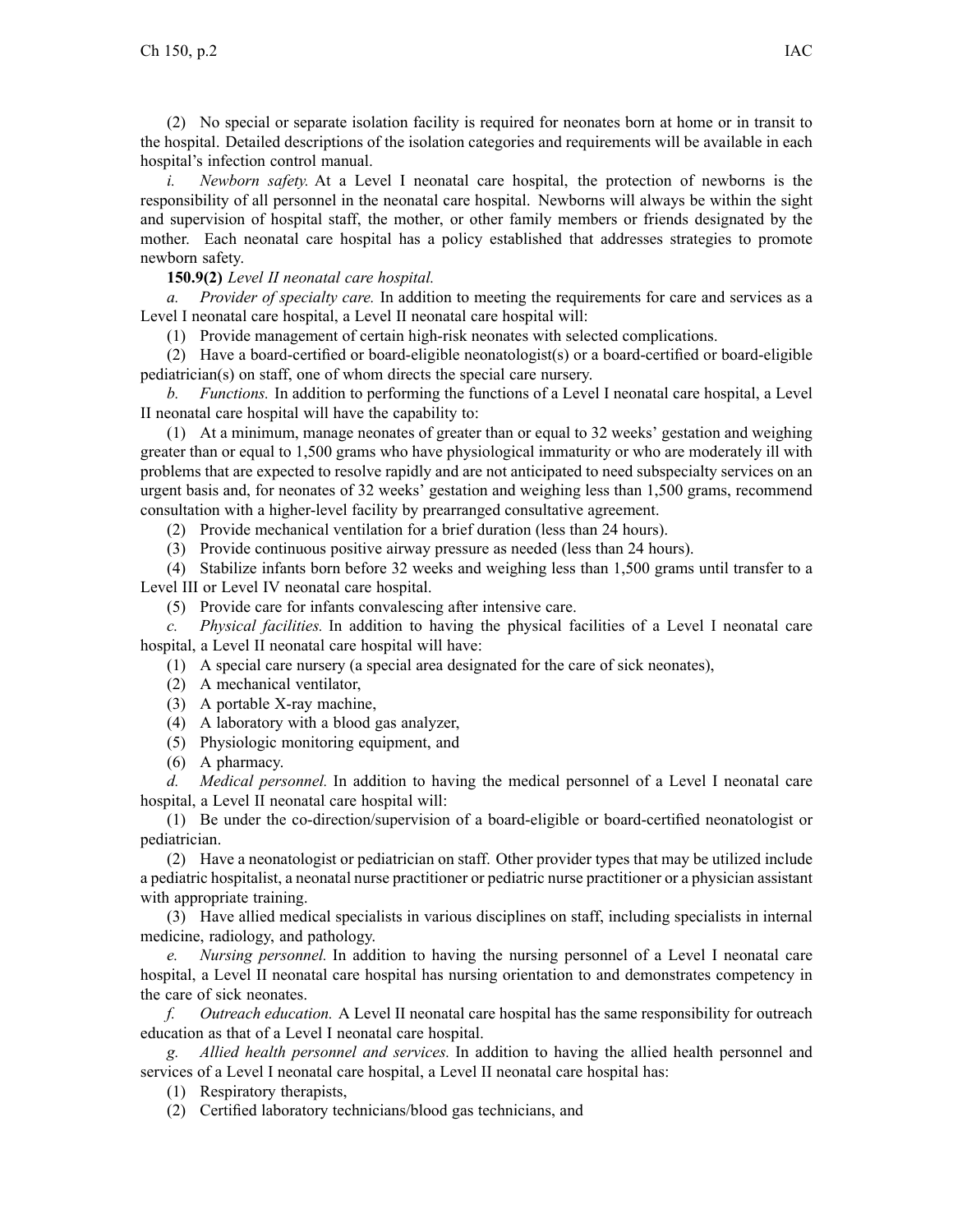(3) X-ray technologists and ultrasound technicians with neonatal/perinatal experience.

*h. Infection control.* A Level II neonatal care hospital has the same infection control guidelines as those for <sup>a</sup> Level I neonatal care hospital.

*i. Neonatal safety.* A Level II neonatal care hospital has the same requirements for newborn safety as those for <sup>a</sup> Level I neonatal care hospital.

*j. Neonatal transport.* In addition to having the Level I neonatal care hospital capabilities for neonatal transport, <sup>a</sup> Level II neonatal care hospital is expected to accep<sup>t</sup> patient referrals when appropriate. A critical function of providers at <sup>a</sup> Level II neonatal care hospital is to communicate with the providers at <sup>a</sup> Level I neonatal care hospital in deciding whether <sup>a</sup> particular patient should be transported to the Level II neonatal care hospital. Careful assessment of the hospital's capabilities for perinatal managemen<sup>t</sup> will be critical in these decisions. This information will need to be disseminated among the hospital staff. Providers of obstetric care need to know the critical gestational age limitations for their particular nursery. Below this gestational age, maternal-fetal transport should be utilized if delivery is anticipated and the circumstances permit.

*k. Perinatal care committee.*

(1) A Level II neonatal care hospital must maintain <sup>a</sup> perinatal care committee. Members of this committee will represent, at <sup>a</sup> minimum, the fields of:

- 1. Obstetrics,
- 2. Pediatrics,
- 3. Family practice,
- 4. Nursing,
- 5. Administration,
- 6. Laboratory,
- 7. Respiratory therapy,
- 8. Anesthesia, and
- 9. Social services.
- (2) Responsibilities of the perinatal care committee include the following:

1. To develop policiesfor the unit, including provisionsto ensure adequate patient care by qualified providers.

- 2. To conduct <sup>a</sup> meeting, at least semiannually, to resolve problems related to the unit.
- 3. To review educational activities conducted by the unit.
- 4. To serve as <sup>a</sup> general liaison between the various groups represented on the committee.
- **150.9(3)** *Level III neonatal care hospital.*

*a. Provider ofsubspecialty intensive care.* In addition to providing the care and services of <sup>a</sup> Level II neonatal care hospital, <sup>a</sup> Level III neonatal care hospital will manage high-risk neonates, including infants born at less than 32 weeks or weighing less than 1,500 grams. High-risk neonates requiring surgical intervention or pediatric subspecialty should go to <sup>a</sup> Level IV neonatal care hospital.

*b. Functions.* In addition to performing the functions of <sup>a</sup> Level II neonatal care hospital, <sup>a</sup> Level III neonatal care hospital will have the capability to:

(1) Provide sustained life support.

(2) Provide comprehensive care for infants born at less than 32 weeks and weighing less than 1,500 grams and infants born at all gestations and birth weights who have critical illness.

(3) Provide an organized program for monitoring treatment and follow-up of retinopathy of prematurity.

(4) Maintain <sup>a</sup> prearranged consultative agreemen<sup>t</sup> with <sup>a</sup> higher-level hospital within the Level III neonatal care hospital's referral area.

(5) Transfer <sup>a</sup> surgical patient within approximately two hours from the time the referral call is made until arrival at the referral hospital.

(6) Provide follow-up care for high-risk newborns.

*c. Physical facilities.* In addition to having the physical facilities of <sup>a</sup> Level II neonatal care hospital, <sup>a</sup> Level III neonatal care hospital: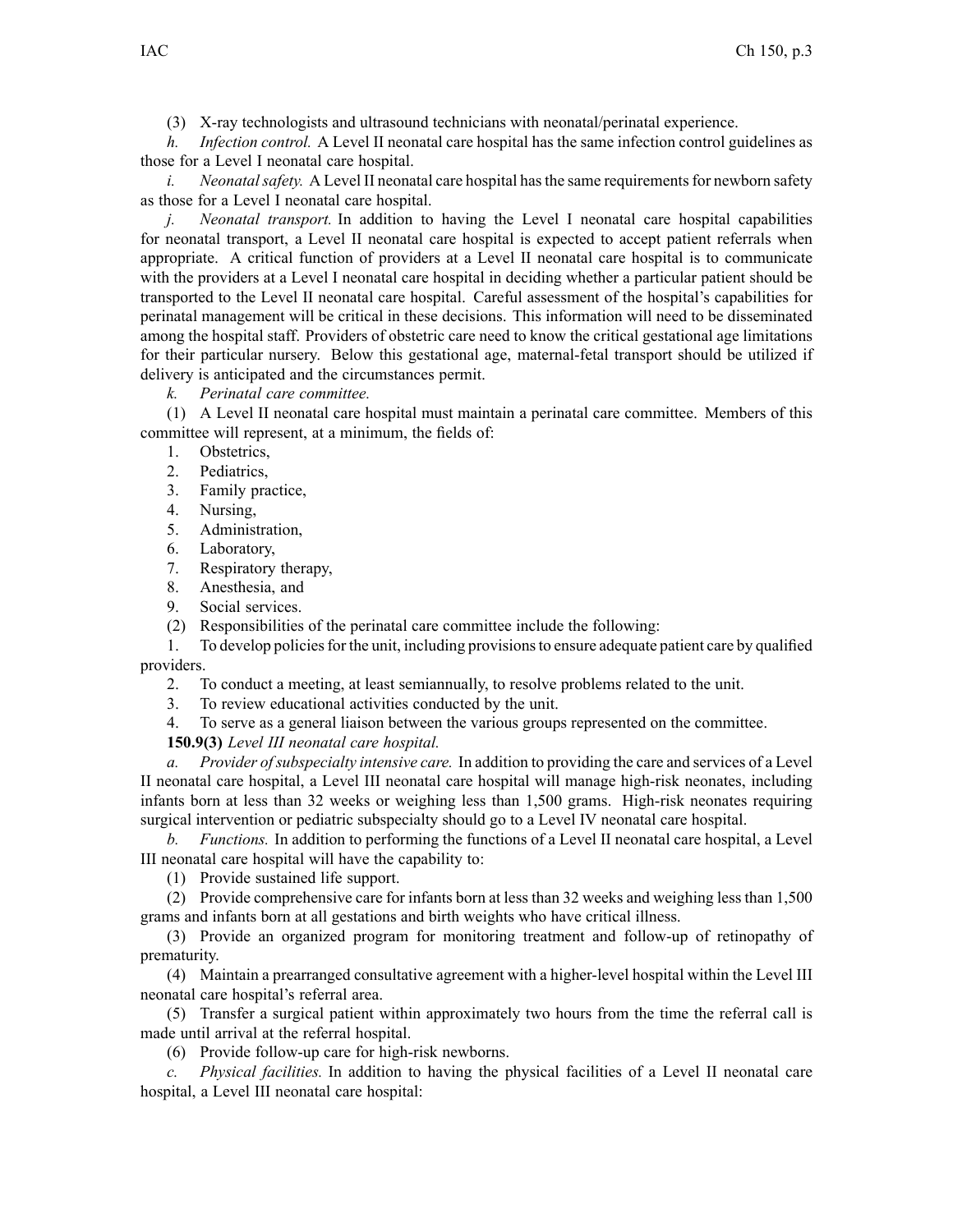(1) Has <sup>a</sup> neonatal intensive care unit with continuously available personnel, including <sup>a</sup> neonatologist, neonatal nurses and respiratory therapists to provide life suppor<sup>t</sup> for as long as necessary.

(2) Provides <sup>a</sup> full range of respiratory suppor<sup>t</sup> that includes invasive mechanical ventilation and may include high-frequency ventilation or inhaled nitric oxide or both.

(3) Performs advanced imaging, with interpretation on an urgen<sup>t</sup> basis, including computed tomography, magnetic resonance imaging, and echocardiography.

(4) Maintains <sup>a</sup> neonatal transport team for the regional area served.

*d. Medical personnel.* In addition to having the medical personnel of <sup>a</sup> Level II neonatal care hospital, <sup>a</sup> Level III neonatal care hospital will:

(1) Have <sup>a</sup> medical director of the neonatal intensive care unit who is <sup>a</sup> full-time, board-eligible or board-certified neonatologist.

(2) Provide promp<sup>t</sup> and readily available access to the following, either on site or by prearranged consultative agreement. Using telemedicine technology or telephone consultation, <sup>a</sup> prearranged consultation can be performed from <sup>a</sup> distant location by:

1. Pediatric medical subspecialists,

- 2. A pediatric surgical specialist,
- 3. A pediatric anesthesiologist, and
- 4. A pediatric ophthalmologist.

(3) Have <sup>a</sup> neonatologist on the premises when an unstable critically ill infant is in the Level III neonatal care hospital.

*e. Nursing personnel.* A Level III neonatal care hospital has the same requirements for nursing personnel as those of <sup>a</sup> Level II neonatal care hospital.

*f. Outreach education.* Outreach education is provided to each hospital in the referral area at least once per year. This outreach education can be achieved by one or more of the following:

(1) Sponsoring an annual conference.

(2) Visiting <sup>a</sup> Level I neonatal care hospital and <sup>a</sup> Level II neonatal care hospital.

(3) Providing educational programs and materials for the staff members of the Level I and Level II neonatal care hospitals.

*g. Allied health personnel and services.* In addition to having the allied health personnel and services of <sup>a</sup> Level II neonatal care hospital, <sup>a</sup> Level III neonatal care hospital has:

(1) X-ray technologists and ultrasound technicians with neonatal/perinatal experience, available on <sup>a</sup> 24-hour basis.

(2) Social work services with social workers assigned specifically to the neonatal units.

*h. Infection control.* A Level III neonatal care hospital has the same infection control guidelines as those of <sup>a</sup> Level I neonatal care hospital.

*i. Neonatal safety.* A Level III neonatal care hospital has the same requirements for newborn safety as those for <sup>a</sup> Level I neonatal care hospital.

*j. Neonatal transport.* In addition to having the Level II neonatal care hospital transport capabilities, <sup>a</sup> Level III neonatal care hospital is capable of providing neonatal transport with crews who have demonstrated competence in neonatal resuscitation and stabilization. Important decisions to be made jointly will include:

(1) The appropriateness of transport.

(2) The best mode of transportation.

(3) The need for additional personnel accompanying the transport.

(4) The appropriate medical managemen<sup>t</sup> to initiate prior to transport.

*k. Perinatal care committee.* A Level III neonatal care hospital shall maintain <sup>a</sup> perinatal care committee that meets the same criteria as those for <sup>a</sup> Level II neonatal care hospital.

**150.9(4)** *Level IV neonatal care hospital.*

*a. Provider of subspecialty intensive care.* In addition to providing the level-of-care services of <sup>a</sup> Level III neonatal care hospital, <sup>a</sup> Level IV neonatal care hospital manages higher-risk neonates. The differentiating factor between <sup>a</sup> Level III neonatal care hospital and <sup>a</sup> Level IV neonatal care hospital is primarily one of having additional professional staff with considerable experience in the care of the most